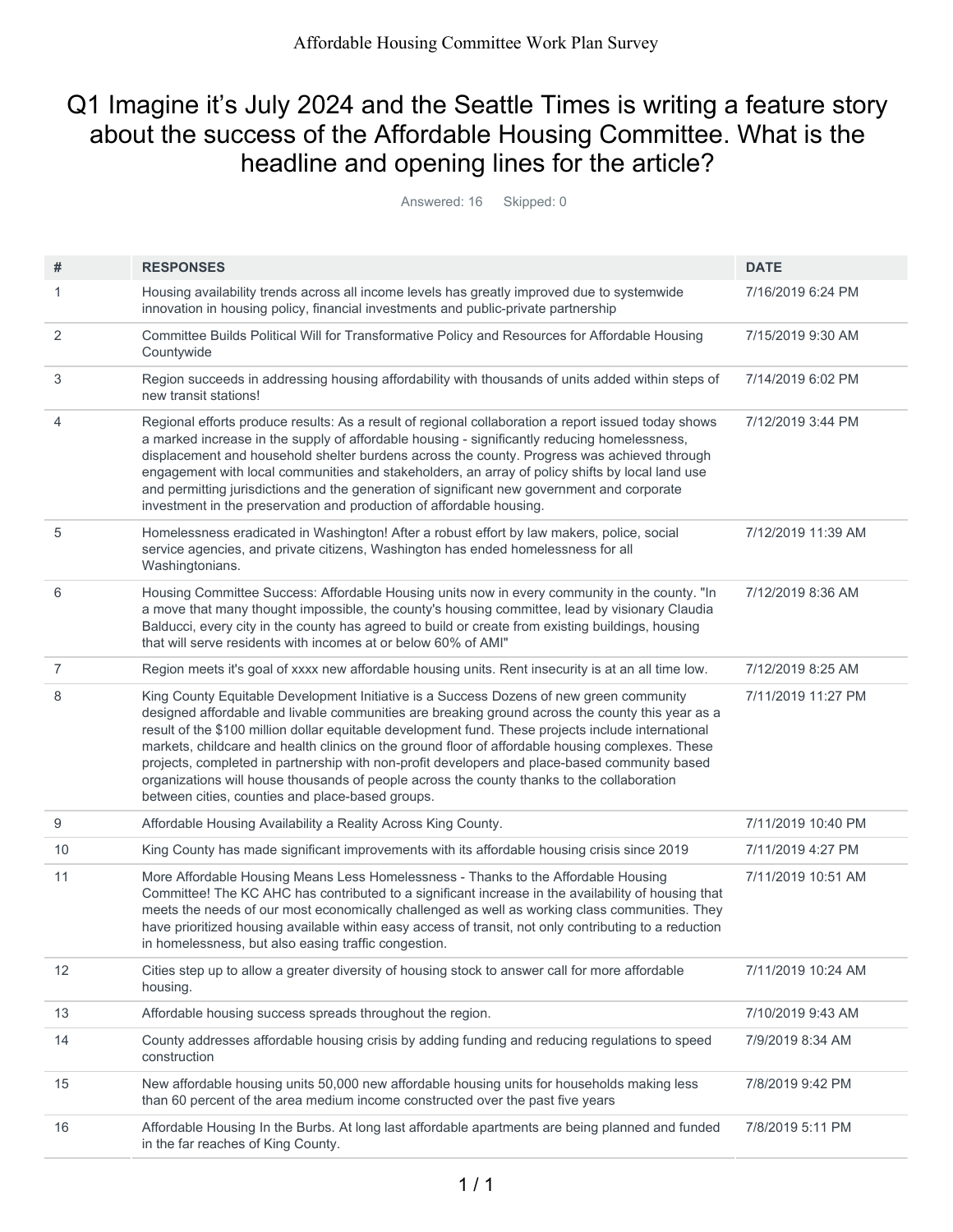#### Q2 GOAL 2: INCREASE CONSTRUCTION AND PRESERVATION OF AFFORDABLE HOMES FOR HOUSEHOLDS EARNING LESS THAN 50% AREA MEDIAN INCOME.



|                                                                                                                                                                                                                              |             |              | 3           | <b>TOTAL</b> | <b>SCORE</b> |
|------------------------------------------------------------------------------------------------------------------------------------------------------------------------------------------------------------------------------|-------------|--------------|-------------|--------------|--------------|
| Strategy A: The Affordable Housing Committee will work with cities and the County to<br>identify and prioritize new resources to build or preserve 44,000 units in the next five<br>years and track progress toward the goal | 50.00%<br>8 | 25.00%<br>4  | 25.00%<br>4 | 16           | 225          |
| Strategy B: Make available at no cost, at deep discount, or for long term lease, under-<br>utilized property from State, County, cities, and non-profit/faith communities                                                    | 31.25%<br>5 | 62.50%<br>10 | 6.25%       | 16           | 2.25         |
| Strategy C: Develop a short-term acquisition loan fund to enable rapid response to<br>preserve affordable housing developments when they are put on the market for sale                                                      | 18.75%<br>3 | 12.50%       | 68.75%      | 16           | 1.50         |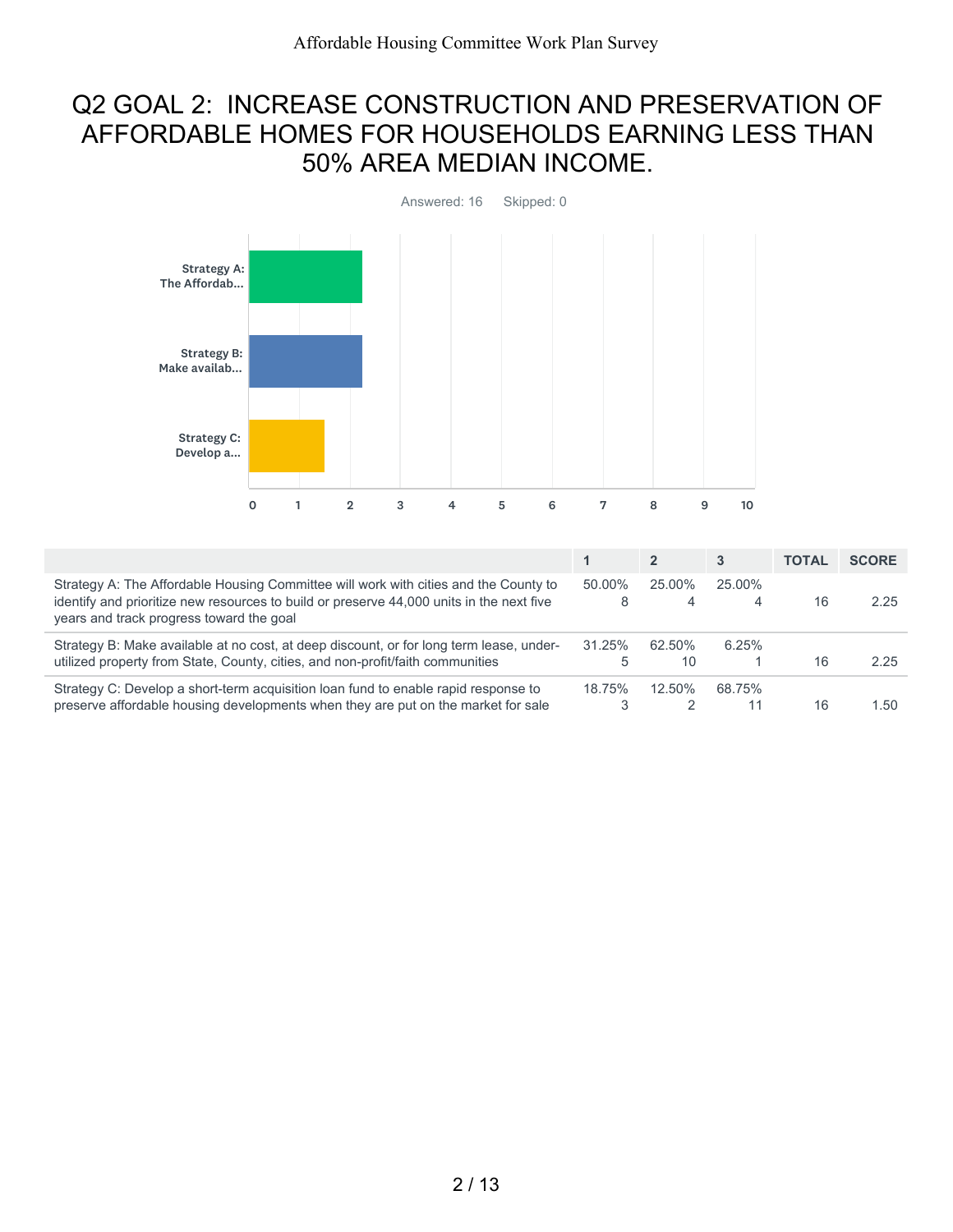### Q3 GOAL 3: PRIORITIZE AFFORDABILITY ACCESSIBLE WITHIN A HALF MILE WALKSHED OF EXISTING AND PLANNED FREQUENT TRANSIT SERVICE, WITH A PARTICULAR PRIORITY FOR HIGH-CAPACITY TRANSIT STATIONS



|                                                                                                                                                                                                                                                                                                                                                                                                                                                                                                 |             | $\overline{2}$ | 3           | $\overline{\mathbf{4}}$ | <b>TOTAL</b> | <b>SCORE</b> |
|-------------------------------------------------------------------------------------------------------------------------------------------------------------------------------------------------------------------------------------------------------------------------------------------------------------------------------------------------------------------------------------------------------------------------------------------------------------------------------------------------|-------------|----------------|-------------|-------------------------|--------------|--------------|
| Strategy A: Implement comprehensive inclusionary/incentive housing<br>policies in all existing and planned frequent transit service to achieve the<br>deepest affordability possible through land use incentives to be identified<br>by local jurisdictions, which may include: a) Increased density; b) Reduced<br>parking requirements; c) Reduced permit fees d) Exempted impact fees; e)<br>Multi-family property tax exemptions; f) Programmatic Environmental<br><b>Impact Statements</b> | 56.25%<br>9 | 18.75%<br>3    | 18.75%<br>3 | 6.25%                   | 16           | 3.25         |
| Strategy B: Maximize resources available for Transit Oriented                                                                                                                                                                                                                                                                                                                                                                                                                                   | 18.75%      | 43.75%         | 25.00%      | 12.50%                  |              |              |
| Development in the near term                                                                                                                                                                                                                                                                                                                                                                                                                                                                    | 3           |                | 4           | 2                       | 16           | 2.69         |
| Strategy C: Create and implement regional land acquisition and                                                                                                                                                                                                                                                                                                                                                                                                                                  | 18.75%      | 18.75%         | 50.00%      | 12.50%                  |              |              |
| development strategy                                                                                                                                                                                                                                                                                                                                                                                                                                                                            | 3           | 3              | 8           | $\mathcal{P}$           | 16           | 2.44         |
| Strategy D: Reduce transportation impacts from suburban communities                                                                                                                                                                                                                                                                                                                                                                                                                             | 6.25%       | 18.75%         | 6.25%       | 68.75%                  |              |              |
| and recognize the need for communities without bus or light rail stations to                                                                                                                                                                                                                                                                                                                                                                                                                    |             | 3              |             |                         | 16           | 1.63         |

compete for affordable housing funding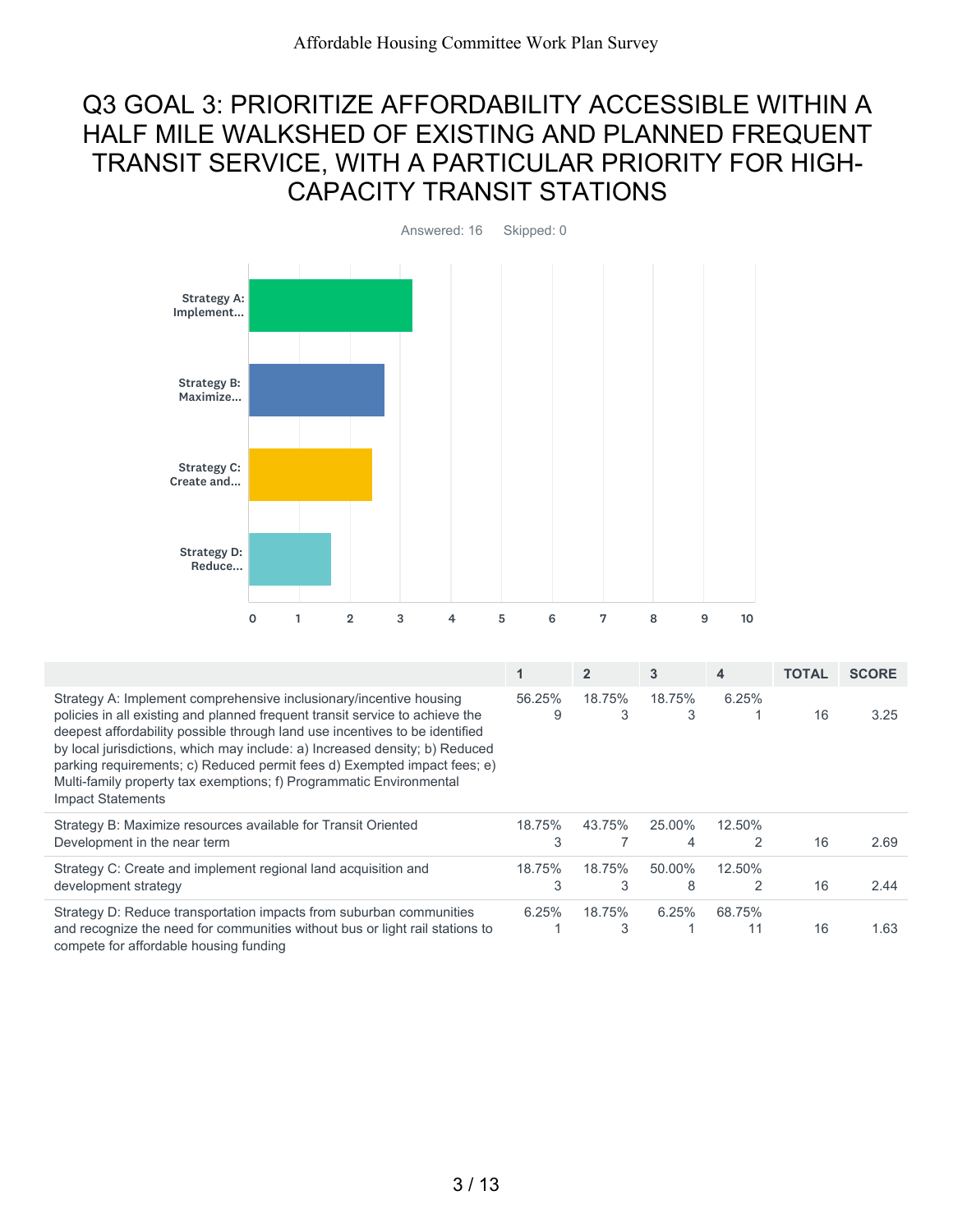#### Q4 GOAL 4: PRESERVE ACCESS TO AFFORDABLE HOMES FOR RENTERS BY SUPPORTING TENANT PROTECTIONS TO INCREASE HOUSING STABILITY AND REDUCE RISK OF HOMELESSNESS.



|                                                                                                                                                                                                                                                                                                                                                                                                                                                                                                                        | 1           | $\overline{2}$ | 3           | 4           | <b>TOTAL</b> | <b>SCORE</b> |
|------------------------------------------------------------------------------------------------------------------------------------------------------------------------------------------------------------------------------------------------------------------------------------------------------------------------------------------------------------------------------------------------------------------------------------------------------------------------------------------------------------------------|-------------|----------------|-------------|-------------|--------------|--------------|
| Strategy A: Propose and support legislation and statewide policies related<br>to tenant protection to ease implementation and provide consistency for<br>landlordsa, Just Cause Evictionb, Notice of rent increasec, Increase<br>protections for renters facing relocation or displacementd. Expand eviction<br>prevention, relocation and other services and assistancee. Prohibit<br>discrimination in housing against tenants and potential tenants with arrest<br>records, conviction records, or criminal history | 31.25%<br>5 | 43.75%         | 6.25%       | 18.75%<br>3 | 16           | 2.88         |
| Strategy B: Strive to more widely adopt model, expanded tenant protection<br>ordinances countywide and provide implementation support for: a. Source<br>of Income discrimination protectionb. Just Cause Evictionc. Notice of rent<br>increased. Tenant relocation assistancee. Rental inspection programsf.<br>Prohibiting discrimination in housing against tenants and potential tenants<br>with arrest records, conviction records, or criminal history                                                            | 43.75%      | 18.75%<br>3    | 18.75%<br>3 | 18.75%<br>3 | 16           | 2.88         |
| Strategy C: Expand supports for low-income renters and people with<br>disabilities                                                                                                                                                                                                                                                                                                                                                                                                                                     | 18.75%<br>3 | 25.00%<br>4    | 37.50%<br>6 | 18.75%<br>3 | 16           | 2.44         |
| Strategy D: Adopt programs and policies to improve the quality of housing<br>in conjunction with necessary tenant protections                                                                                                                                                                                                                                                                                                                                                                                          | 6.25%       | 12.50%         | 37.50%<br>6 | 43.75%      | 16           | 1.81         |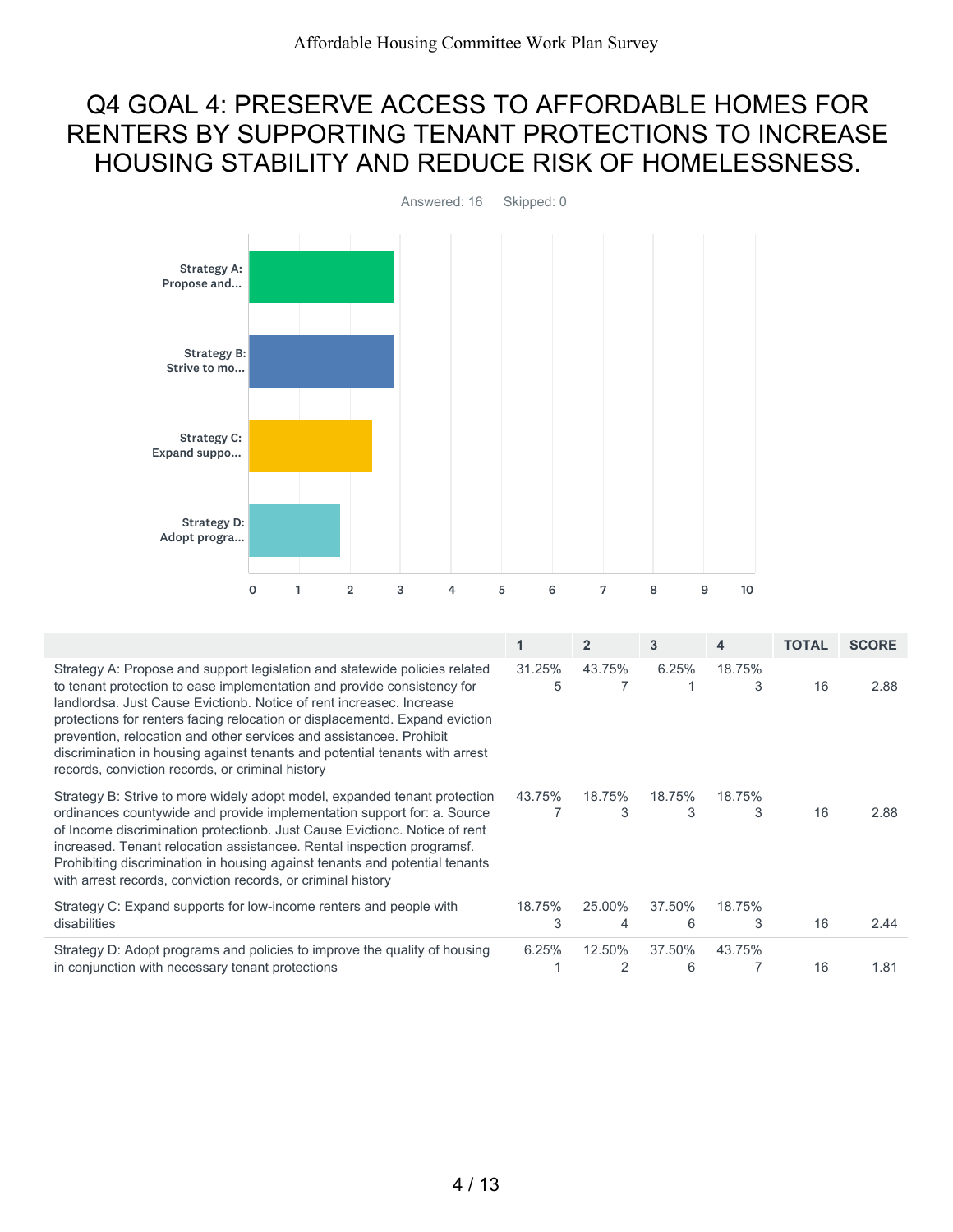### Q5 GOAL 5: PROTECT EXISTING COMMUNITIES OF COLOR AND LOW-INCOME COMMUNITIES FROM DISPLACEMENT IN GENTRIFYING COMMUNITIES.



|                                                                                                                                                                                        |        |        | <b>TOTAL</b> | <b>SCORE</b> |
|----------------------------------------------------------------------------------------------------------------------------------------------------------------------------------------|--------|--------|--------------|--------------|
| Strategy A: Authentically engage communities of color and low-income communities in affordable<br>housing development and policy decisions                                             | 43.75% | 56.25% | 16           | 1 44         |
| Strategy B: Increase investments in communities of color and low-income communities by<br>developing programs and policies that serve individuals and families at risk of displacement | 56.25% | 43.75% | 16           | 1.56         |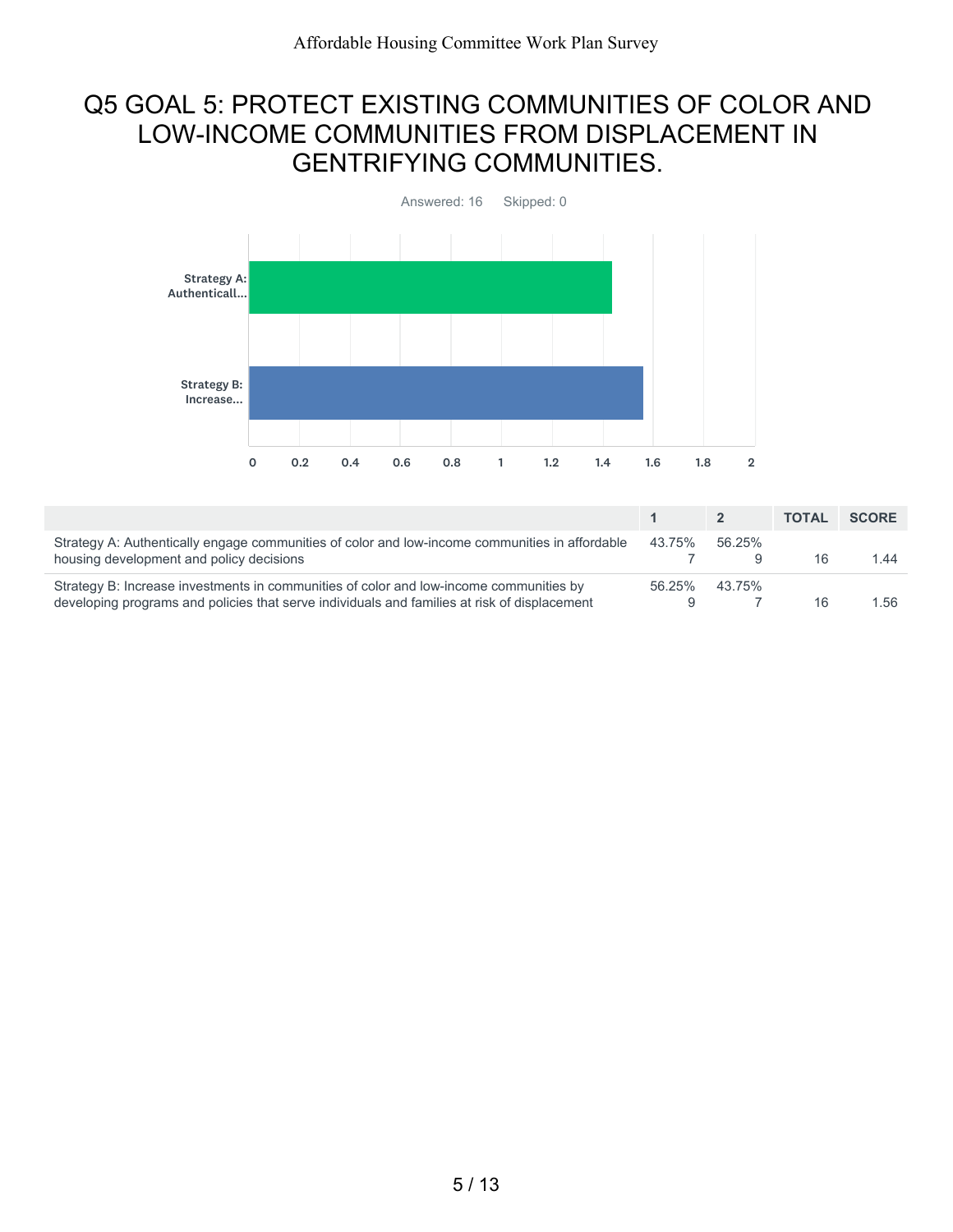### Q6 GOAL 6: PROMOTE GREATER HOUSING GROWTH AND DIVERSITY TO ACHIEVE A VARIETY OF HOUSING TYPES AT A RANGE OF AFFORDABILITY AND IMPROVE JOBS/HOUSING CONNECTIONS THROUGHOUT KING COUNTY.



|                                                                                                                                                                                                                                                                                                                                                                                      |             | $\overline{2}$ | 3           | 4              | <b>TOTAL</b> | <b>SCORE</b> |
|--------------------------------------------------------------------------------------------------------------------------------------------------------------------------------------------------------------------------------------------------------------------------------------------------------------------------------------------------------------------------------------|-------------|----------------|-------------|----------------|--------------|--------------|
| Strategy A: Update zoning and land use regulations (including in single-<br>family low-rise zones) to increase and diversify housing choices, including<br>but not limited to: a. Accessory Dwelling Units (ADU) and Detached<br>Accessory Dwelling Units (DADUs)b. Duplex, Triplex, Four-plexc. Zero lot<br>line town homes, row houses, and stacked flatsd. Micro/efficiency units | 31.25%<br>5 | 18.75%<br>3    | 25.00%<br>4 | 25.00%<br>4    | 16           | 2.56         |
| Strategy B: Decrease costs to build and operate housing affordable to low-<br>income households                                                                                                                                                                                                                                                                                      | 31.25%<br>5 | 37.50%<br>6    | 18.75%<br>3 | $12.50\%$<br>2 | 16           | 2.88         |
| Strategy C: Incentivize growth and affordability goals by expanding tools<br>for investments in local infrastructure                                                                                                                                                                                                                                                                 | 18.75%<br>3 | 25.00%<br>4    | 25.00%<br>4 | 31.25%<br>5    | 16           | 2.31         |
| Strategy D: Expand and preserve homeownership opportunities for low-<br>income households                                                                                                                                                                                                                                                                                            | 18.75%<br>3 | 18.75%<br>3    | 31.25%<br>5 | 31.25%<br>5    | 16           | 2.25         |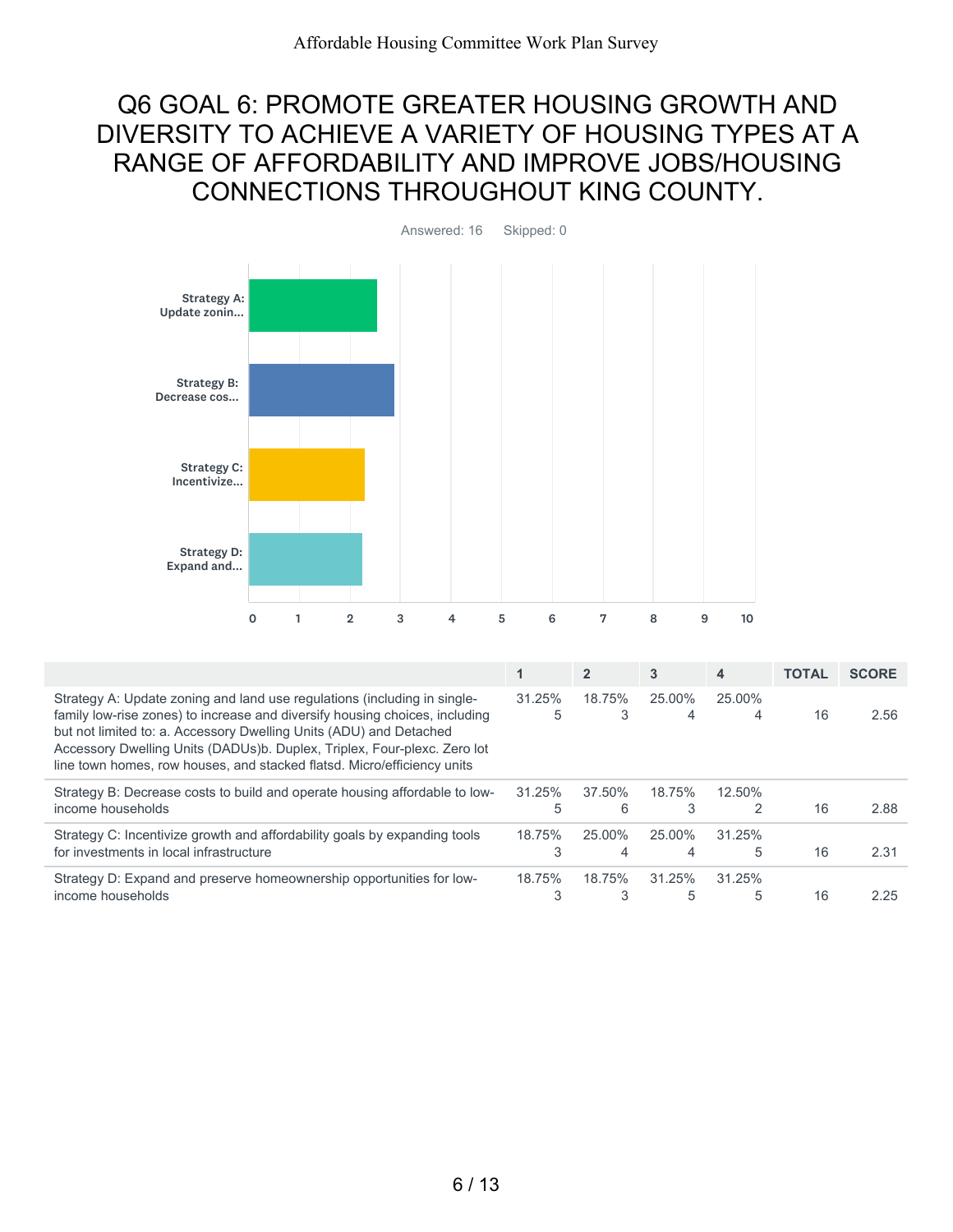## Q7 GOAL 7: BETTER ENGAGE LOCAL COMMUNITIES AND OTHER PARTNERS IN ADDRESSING THE URGENT NEED FOR AND BENEFITS OF AFFORDABLE HOUSING.



|                                                                                                                                                                                                              |        |        | <b>TOTAL</b> | <b>SCORE</b> |
|--------------------------------------------------------------------------------------------------------------------------------------------------------------------------------------------------------------|--------|--------|--------------|--------------|
| Strategy A: Support engagement of local communities and residents in planning efforts to<br>achieve more affordable housing                                                                                  | 25.00% | 75.00% | 16.          | 1.25         |
| Strategy B: Expand engagement of non-governmental partners (philanthropy, employers,<br>investors, private developers and faith communities) to support efforts to build and site more<br>affordable housing | 75.00% | 25.00% | 16           | 1 75         |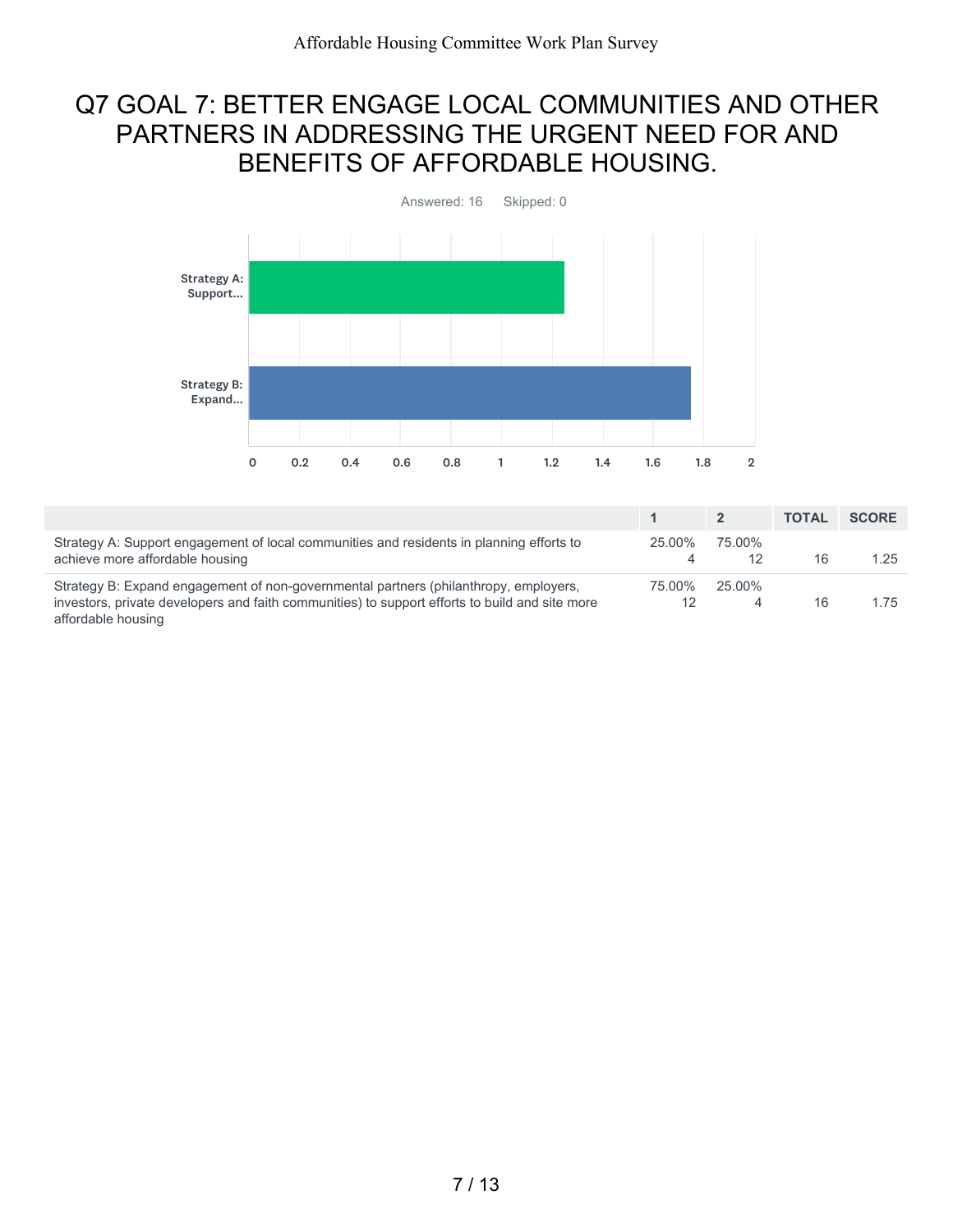Q8 Which strategy do you think has the best chance of making meaningful progress this year if the Committee were to make it a focus?

Answered: 16 Skipped: 0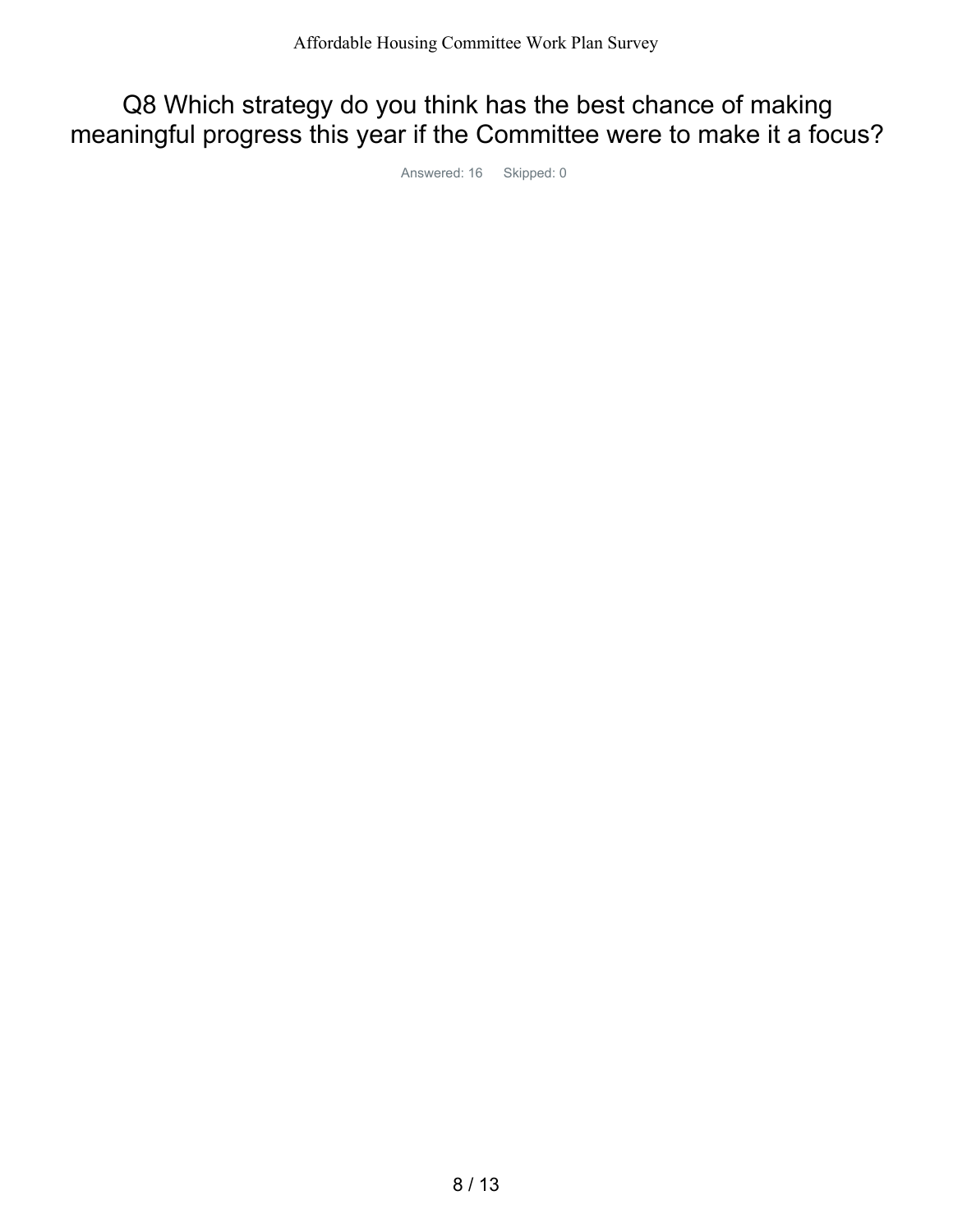

#### Affordable Housing Committee Work Plan Survey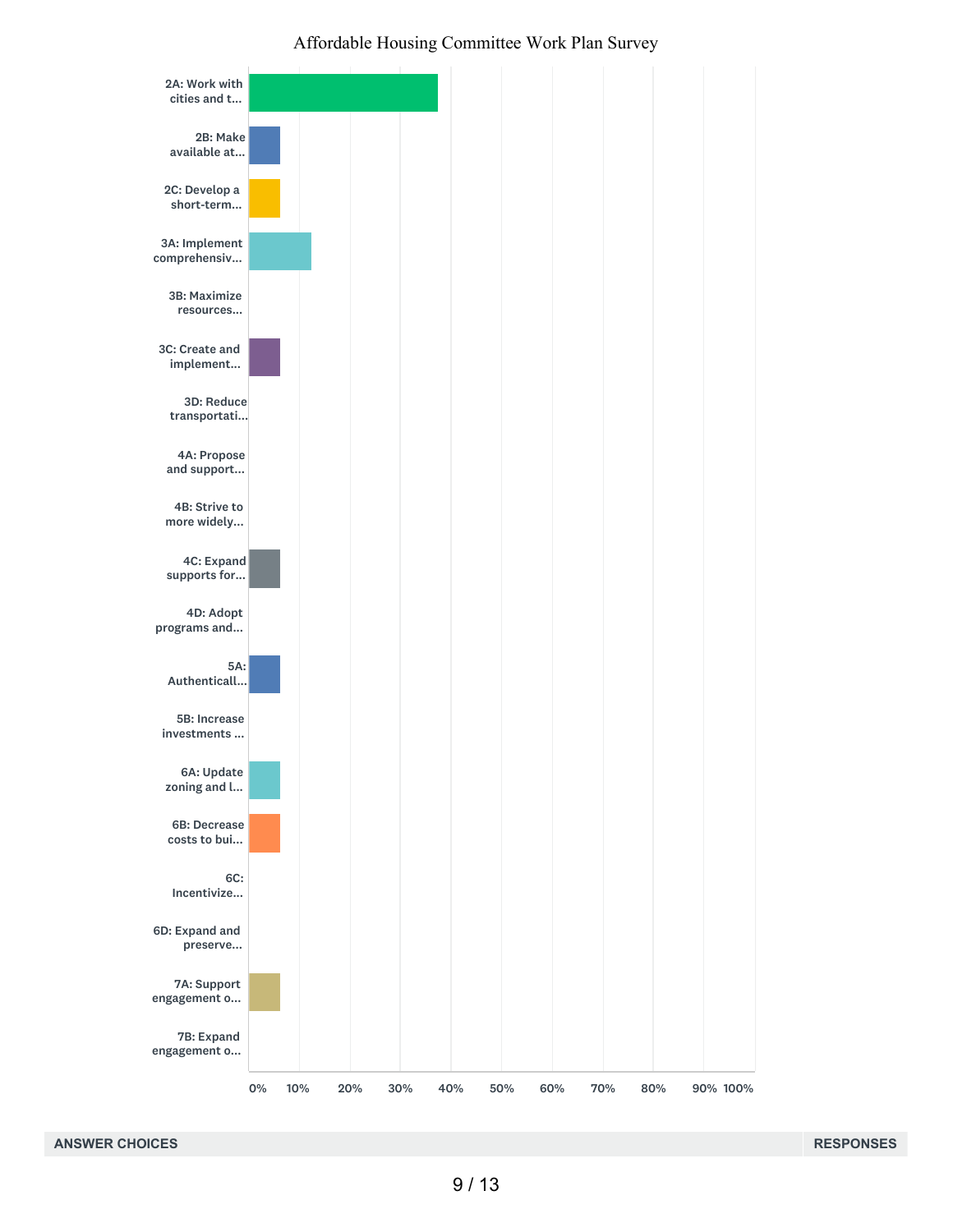#### Affordable Housing Committee Work Plan Survey

| 2A: Work with cities and the County to identify and prioritize new resources to build or preserve 44,000 units in the next five<br>years and track progress toward the goal                                                                   | 37.50%   | 6              |
|-----------------------------------------------------------------------------------------------------------------------------------------------------------------------------------------------------------------------------------------------|----------|----------------|
| 2B: Make available at no cost, at deep discount, or for long term lease, under-utilized property from State, County, cities, and<br>non-profit/faith communities                                                                              | 6.25%    | $\mathbf{1}$   |
| 2C: Develop a short-term acquisition loan fund to enable rapid response to preserve affordable housing developments when<br>they are put on the market for sale                                                                               | 6.25%    | $\mathbf{1}$   |
| 3A: Implement comprehensive inclusionary/incentive housing policies in all existing and planned frequent transit service to<br>achieve the deepest affordability possible through land use incentives to be identified by local jurisdictions | 12.50%   | 2              |
| 3B: Maximize resources available for Transit Oriented Development in the near term Action                                                                                                                                                     | 0.00%    | 0              |
| 3C: Create and implement regional land acquisition and development strategy                                                                                                                                                                   | 6.25%    | $\mathbf{1}$   |
| 3D: Reduce transportation impacts from suburban communities and recognize the need for communities without bus or light<br>rail stations to compete for affordable housing funding                                                            | $0.00\%$ | $\Omega$       |
| 4A: Propose and support legislation and statewide policies related to tenant protection to ease implementation and provide<br>consistency for landlords                                                                                       | 0.00%    | $\overline{0}$ |
| 4B: Strive to more widely adopt model, expanded tenant protection ordinances countywide and provide implementation<br>support                                                                                                                 | $0.00\%$ | $\mathbf 0$    |
| 4C: Expand supports for low-income renters and people with disabilities                                                                                                                                                                       | 6.25%    | 1              |
| 4D: Adopt programs and policies to improve the quality of housing in conjunction with necessary tenant protections                                                                                                                            | $0.00\%$ | $\mathbf 0$    |
| 5A: Authentically engage communities of color and low-income communities in affordable housing development and policy<br>decisions                                                                                                            | 6.25%    | $\mathbf{1}$   |
| 5B: Increase investments in communities of color and low-income communities by developing programs and policies that<br>serve individuals and families at risk of displacement                                                                | 0.00%    | $\mathbf 0$    |
| 6A: Update zoning and land use regulations (including in single-family low-rise zones) to increase and diversify housing<br>choices                                                                                                           | 6.25%    | $\mathbf{1}$   |
| 6B: Decrease costs to build and operate housing affordable to low-income households                                                                                                                                                           | 6.25%    | $\mathbf{1}$   |
| 6C: Incentivize growth and affordability goals by expanding tools for investments in local infrastructure                                                                                                                                     | 0.00%    | $\mathbf{0}$   |
| 6D: Expand and preserve homeownership opportunities for low-income households                                                                                                                                                                 | $0.00\%$ | $\mathbf 0$    |
| 7A: Support engagement of local communities and residents in planning efforts to achieve more affordable housing                                                                                                                              | 6.25%    | $\mathbf{1}$   |
| 7B: Expand engagement of non-governmental partners (philanthropy, employers, investors, private developers and faith<br>communities) to support efforts to build and site more affordable housing                                             | $0.00\%$ | $\mathbf 0$    |
| <b>TOTAL</b>                                                                                                                                                                                                                                  |          | 16             |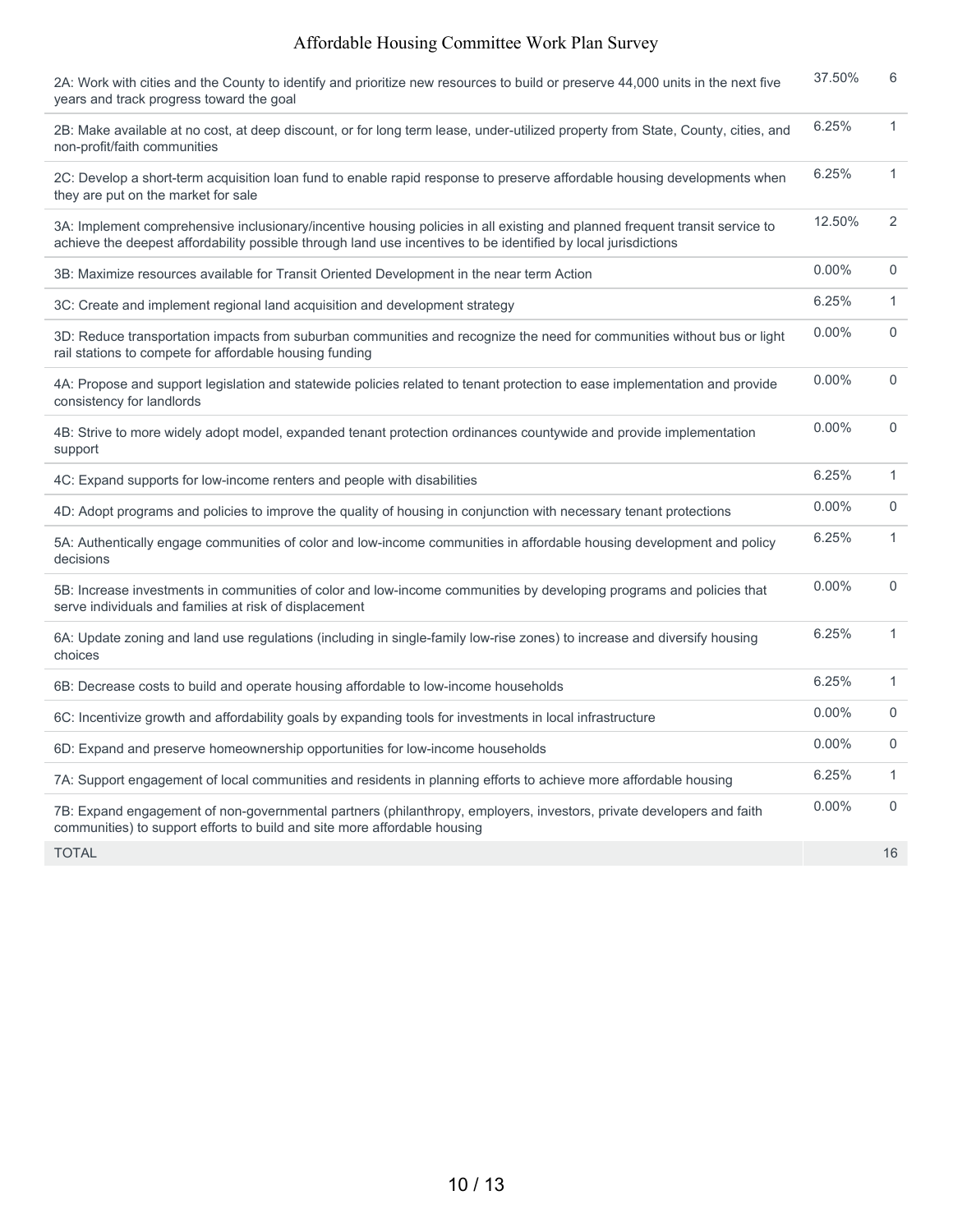# Q9 Do you have additional comments on a first year Committee project or approach?

Answered: 13 Skipped: 3

| #              | <b>RESPONSES</b>                                                                                                                                                                                                                                                                                                                                                                                                                                                                                                                                                                                                                                                                                                                                                                                                                                                                                                                                           | <b>DATE</b>        |
|----------------|------------------------------------------------------------------------------------------------------------------------------------------------------------------------------------------------------------------------------------------------------------------------------------------------------------------------------------------------------------------------------------------------------------------------------------------------------------------------------------------------------------------------------------------------------------------------------------------------------------------------------------------------------------------------------------------------------------------------------------------------------------------------------------------------------------------------------------------------------------------------------------------------------------------------------------------------------------|--------------------|
| 1              | There is a lot of interest in the public land portion of this debate. It would be interesting to better<br>understand whether or not this is still the case or if the resource issue resides in building/operating<br>costs and lack of subsidy.                                                                                                                                                                                                                                                                                                                                                                                                                                                                                                                                                                                                                                                                                                           | 7/14/2019 6:02 PM  |
| 2              | Not clear that the strategies included above encompass all of the approaches we should be<br>contemplating. Apologize if this was hammered out at the first session. On the question regarding<br>Goal 4 I believe that parts of Strategies A and B have already been accomplished, or are<br>duplicative if done on both the State and County level. Regarding the first year work plan I believe<br>it critical that we start on Goal 2 by determining how much of this 44,000 unit goal would happen<br>without our changing anything over the next five years. This needs to serve as a baseline for<br>developing a strategy for how we actually get to this goal.                                                                                                                                                                                                                                                                                    | 7/12/2019 3:44 PM  |
| 3              | I think the focus should be on the low-income households, many of whom are housed, but their<br>housing is not stable because of rent burden and other factors and on people who are homeless                                                                                                                                                                                                                                                                                                                                                                                                                                                                                                                                                                                                                                                                                                                                                              | 7/12/2019 11:39 AM |
| 4              | I am excited to get to work and see how much we can accomplish in the first year. It will be<br>challenging to get cities to accept affordable housing, but we can help them understand the need,<br>their accountability and the benefits too.                                                                                                                                                                                                                                                                                                                                                                                                                                                                                                                                                                                                                                                                                                            | 7/12/2019 8:36 AM  |
| 5              | Senior mobile housing is at risk in my community. Over 300 low income seniors could lose their<br>housing as TOD expands. We need a rapid response to prevent the rezone of MH parcels. Also,<br>we need to create equity in ownership. The idea of new ownership models (condos, coops, safe<br>but creative lending programs) to build generational wealth will be what's makes the regional<br>efforts pay off beyond 2024. Let's not be another southern California where ownership is nearly<br>impossible and people rent their entire lives.                                                                                                                                                                                                                                                                                                                                                                                                        | 7/12/2019 8:25 AM  |
| 6              | In question 7, I'm not sure about the distinction between faith communities and local<br>communities/residents. Aren't they all the same? Or is this a distinction between asking if we are<br>seeking input from individual people or institutional actors? If so, I would suggest also enlisting the<br>support of community based organizations and formations in the list of institutional actors as<br>opposed to individual actors. I answered the question with that assumption in mind. I would love to<br>see an option C that includes plans and funding to make community priorities real. I think it would<br>be a better model to have institutional actors enlist input from their member. For Goal 5: Option C -<br>Create a regional equitable development initiative. #1 - Engagement is not a solution alone, but<br>just a step in the process. This would be our top choice of meaningful focus if it were an option in<br>question 8. | 7/11/2019 11:27 PM |
| $\overline{7}$ | Jeanne                                                                                                                                                                                                                                                                                                                                                                                                                                                                                                                                                                                                                                                                                                                                                                                                                                                                                                                                                     | 7/11/2019 10:40 PM |
| 8              | While planning to ensure we go about this crisis in a meaningful way is important, we need to<br>move quickly on creating affordable housing options where ever possible. The 44,000 units in the<br>next five years is no small task and we all need to be doing more to ensure we reach that goal. But<br>ambition and creating opportunity and steadfast focus on the goal will be important to achieving<br>this.                                                                                                                                                                                                                                                                                                                                                                                                                                                                                                                                      | 7/11/2019 4:27 PM  |
| 9              | I'm not sure if my choice above, 5A, has the best chance of making meaningful progress this year,<br>but it will make the most impactful progress on communities on the front line of affordability and<br>displacement. This is the key to making sure that we have equitable policies and that certain areas<br>of the cities take the brunt of redevelopment.                                                                                                                                                                                                                                                                                                                                                                                                                                                                                                                                                                                           | 7/11/2019 10:24 AM |
| 10             | In this first effort, I think we should provide cities with all the information and resources they need<br>to create and enact an affordable housing strategy that is tailor made for their city. AFTER that,<br>the state should create legislation that mandates affordable housing strategies for all cities that<br>have not taken the above mentioned steps.                                                                                                                                                                                                                                                                                                                                                                                                                                                                                                                                                                                          | 7/10/2019 9:43 AM  |
| 11             | I believe this Committee must be focused on regional solutions that create consistency across the<br>entire County to address the need for preservation of affordable housing, tenant protections and<br>the addition of new homes of all types across the entire county.                                                                                                                                                                                                                                                                                                                                                                                                                                                                                                                                                                                                                                                                                  | 7/9/2019 8:34 AM   |